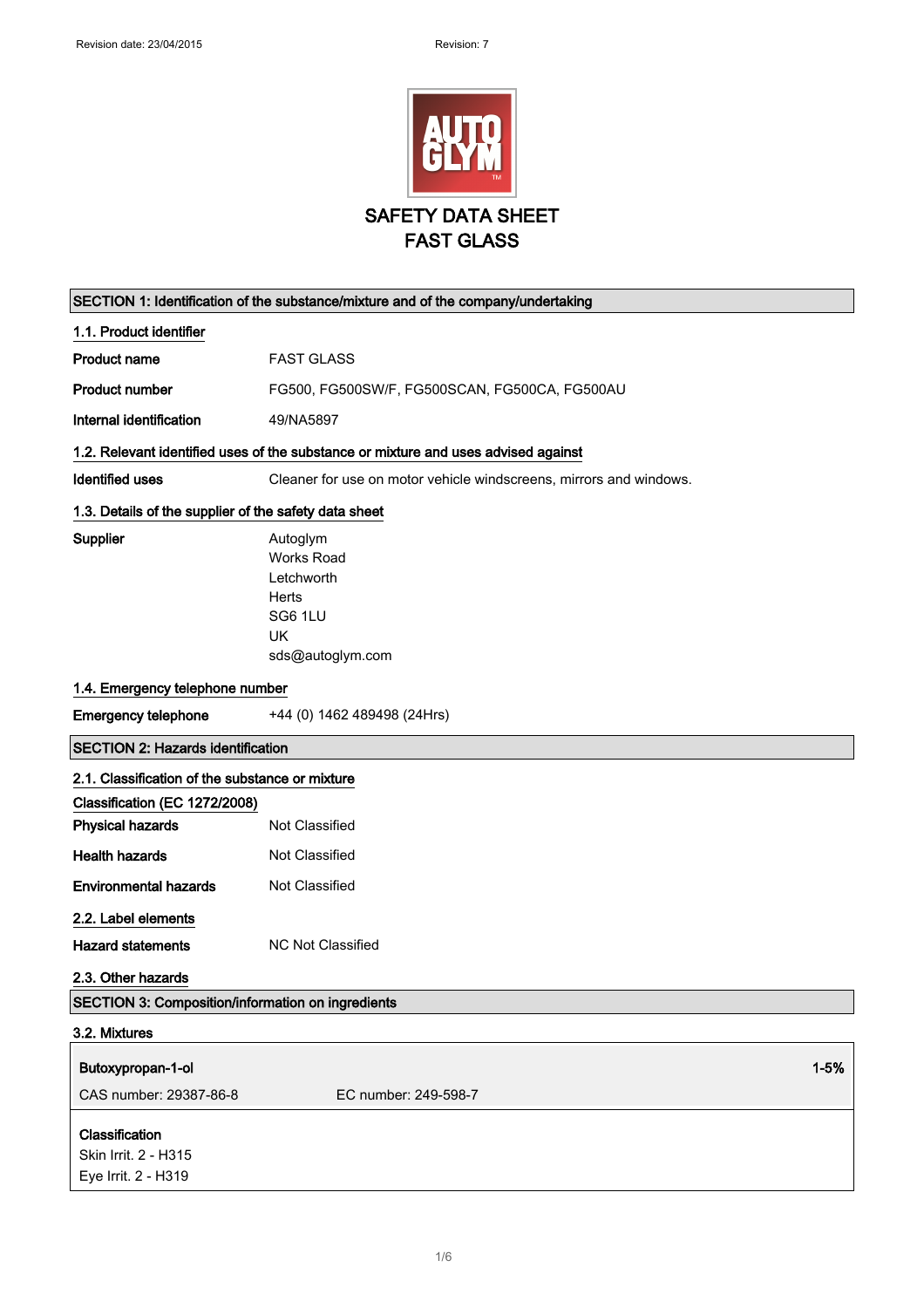| Propan-2-ol                                                                      |                                                                                                                                                                                                                             | $1 - 5%$                                             |
|----------------------------------------------------------------------------------|-----------------------------------------------------------------------------------------------------------------------------------------------------------------------------------------------------------------------------|------------------------------------------------------|
| CAS number: 67-63-0                                                              | EC number: 200-661-7                                                                                                                                                                                                        | REACH registration number: 01-<br>2119457558-25-XXXX |
| Classification<br>Flam. Liq. 2 - H225<br>Eye Irrit. 2 - H319<br>STOT SE 3 - H336 | F;R11 Xi;R36 R67                                                                                                                                                                                                            | Classification (67/548/EEC or 1999/45/EC)            |
|                                                                                  | The Full Text for all R-Phrases and Hazard Statements are Displayed in Section 16.                                                                                                                                          |                                                      |
| <b>SECTION 4: First aid measures</b>                                             |                                                                                                                                                                                                                             |                                                      |
| 4.1. Description of first aid measures                                           |                                                                                                                                                                                                                             |                                                      |
| <b>Inhalation</b>                                                                | Remove person to fresh air and keep comfortable for breathing.                                                                                                                                                              |                                                      |
| Ingestion                                                                        | Do not induce vomiting. Get medical attention immediately.                                                                                                                                                                  |                                                      |
| Skin contact                                                                     | Rinse immediately with plenty of water. Take off contaminated clothing and wash it before<br>reuse. Get medical attention if any discomfort continues.                                                                      |                                                      |
| Eye contact                                                                      | Rinse immediately with plenty of water. Continue to rinse for at least 15 minutes and get<br>medical attention. Remove any contact lenses and open eyelids wide apart. Rinse with water.<br>Get medical attention.          |                                                      |
|                                                                                  | 4.2. Most important symptoms and effects, both acute and delayed                                                                                                                                                            |                                                      |
| Eye contact                                                                      | May cause temporary eye irritation.                                                                                                                                                                                         |                                                      |
|                                                                                  | 4.3. Indication of any immediate medical attention and special treatment needed                                                                                                                                             |                                                      |
| Notes for the doctor                                                             | No specific recommendations.                                                                                                                                                                                                |                                                      |
| <b>SECTION 5: Firefighting measures</b>                                          |                                                                                                                                                                                                                             |                                                      |
| 5.1. Extinguishing media                                                         |                                                                                                                                                                                                                             |                                                      |
| Suitable extinguishing media                                                     | The product is not flammable. Use fire-extinguishing media suitable for the surrounding fire.                                                                                                                               |                                                      |
| 5.2. Special hazards arising from the substance or mixture                       |                                                                                                                                                                                                                             |                                                      |
| <b>Hazardous combustion</b><br>products                                          | Oxides of carbon.                                                                                                                                                                                                           |                                                      |
| 5.3. Advice for firefighters                                                     |                                                                                                                                                                                                                             |                                                      |
| Special protective equipment<br>for firefighters                                 | Wear positive-pressure self-contained breathing apparatus (SCBA) and appropriate protective<br>clothing.                                                                                                                    |                                                      |
| <b>SECTION 6: Accidental release measures</b>                                    |                                                                                                                                                                                                                             |                                                      |
|                                                                                  | 6.1. Personal precautions, protective equipment and emergency procedures                                                                                                                                                    |                                                      |
| <b>Personal precautions</b>                                                      | Follow precautions for safe handling described in this safety data sheet. Take precautionary<br>measures against static discharges. Provide adequate ventilation.                                                           |                                                      |
| 6.2. Environmental precautions                                                   |                                                                                                                                                                                                                             |                                                      |
| <b>Environmental precautions</b>                                                 | Spillages or uncontrolled discharges into watercourses must be reported immediately to the<br>Environmental Agency or other appropriate regulatory body. Avoid discharge into drains or<br>watercourses or onto the ground. |                                                      |

#### 6.3. Methods and material for containment and cleaning up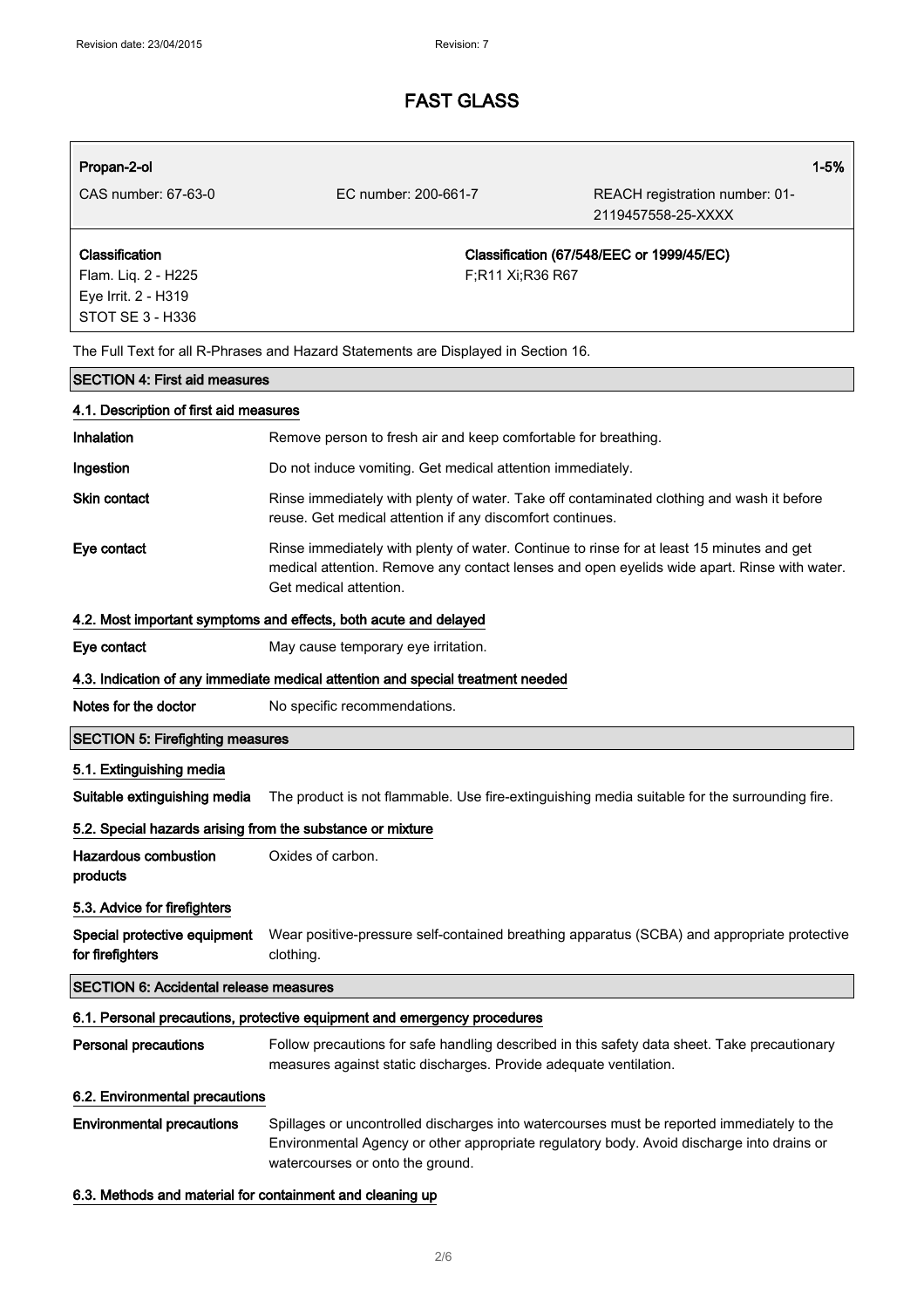| Methods for cleaning up                                                                                                                                                                                                                                           | Absorb spillage with inert, damp, non-combustible material. Flush contaminated area with<br>plenty of water. Collect and place in suitable waste disposal containers and seal securely.<br>Dispose of contents/container in accordance with local regulations. |  |
|-------------------------------------------------------------------------------------------------------------------------------------------------------------------------------------------------------------------------------------------------------------------|----------------------------------------------------------------------------------------------------------------------------------------------------------------------------------------------------------------------------------------------------------------|--|
| 6.4. Reference to other sections                                                                                                                                                                                                                                  |                                                                                                                                                                                                                                                                |  |
| Reference to other sections                                                                                                                                                                                                                                       | Wear protective clothing as described in Section 8 of this safety data sheet.                                                                                                                                                                                  |  |
| <b>SECTION 7: Handling and storage</b>                                                                                                                                                                                                                            |                                                                                                                                                                                                                                                                |  |
| 7.1. Precautions for safe handling                                                                                                                                                                                                                                |                                                                                                                                                                                                                                                                |  |
| <b>Usage precautions</b>                                                                                                                                                                                                                                          | Avoid contact with skin and eyes.                                                                                                                                                                                                                              |  |
| Advice on general<br>occupational hygiene                                                                                                                                                                                                                         | When using do not eat, drink or smoke. Wash hands thoroughly after handling.                                                                                                                                                                                   |  |
|                                                                                                                                                                                                                                                                   | 7.2. Conditions for safe storage, including any incompatibilities                                                                                                                                                                                              |  |
| <b>Storage precautions</b>                                                                                                                                                                                                                                        | Store in tightly-closed, original container in a dry, cool and well-ventilated place. Keep only in<br>the original container.                                                                                                                                  |  |
| 7.3. Specific end use(s)                                                                                                                                                                                                                                          |                                                                                                                                                                                                                                                                |  |
| Specific end use(s)                                                                                                                                                                                                                                               | The identified uses for this product are detailed in Section 1.2.                                                                                                                                                                                              |  |
| <b>SECTION 8: Exposure Controls/personal protection</b>                                                                                                                                                                                                           |                                                                                                                                                                                                                                                                |  |
| 8.1. Control parameters<br>Occupational exposure limits<br>Propan-2-ol<br>Long-term exposure limit (8-hour TWA): WEL 400 ppm 999 mg/m <sup>3</sup><br>Short-term exposure limit (15-minute): WEL 500 ppm 1250 mg/m <sup>3</sup><br>WEL = Workplace Exposure Limit |                                                                                                                                                                                                                                                                |  |
| 8.2. Exposure controls                                                                                                                                                                                                                                            |                                                                                                                                                                                                                                                                |  |
| Protective equipment                                                                                                                                                                                                                                              |                                                                                                                                                                                                                                                                |  |
| Appropriate engineering<br>controls                                                                                                                                                                                                                               | Provide adequate ventilation.                                                                                                                                                                                                                                  |  |
| Eye/face protection                                                                                                                                                                                                                                               | Wear eye protection. EN 166:2001                                                                                                                                                                                                                               |  |
| Hand protection                                                                                                                                                                                                                                                   | Wear protective gloves made of the following material: Nitrile rubber. The breakthrough time<br>for any glove material may be different for different glove manufacturers.                                                                                     |  |
| Hygiene measures                                                                                                                                                                                                                                                  | Wash at the end of each work shift and before eating, smoking and using the toilet.                                                                                                                                                                            |  |
| <b>Respiratory protection</b>                                                                                                                                                                                                                                     | Respiratory protection not required.                                                                                                                                                                                                                           |  |
| <b>SECTION 9: Physical and Chemical Properties</b>                                                                                                                                                                                                                |                                                                                                                                                                                                                                                                |  |
| 9.1. Information on basic physical and chemical properties                                                                                                                                                                                                        |                                                                                                                                                                                                                                                                |  |

| <u>a ili iliyofinasayit ali waalo biliyofaar aligi alahinaal bilaba isto</u> |                                 |  |
|------------------------------------------------------------------------------|---------------------------------|--|
| Appearance                                                                   | Clear liquid.                   |  |
| Colour                                                                       | Turquoise.                      |  |
| Odour threshold                                                              | No information available.       |  |
| рH                                                                           | pH (concentrated solution): 9.2 |  |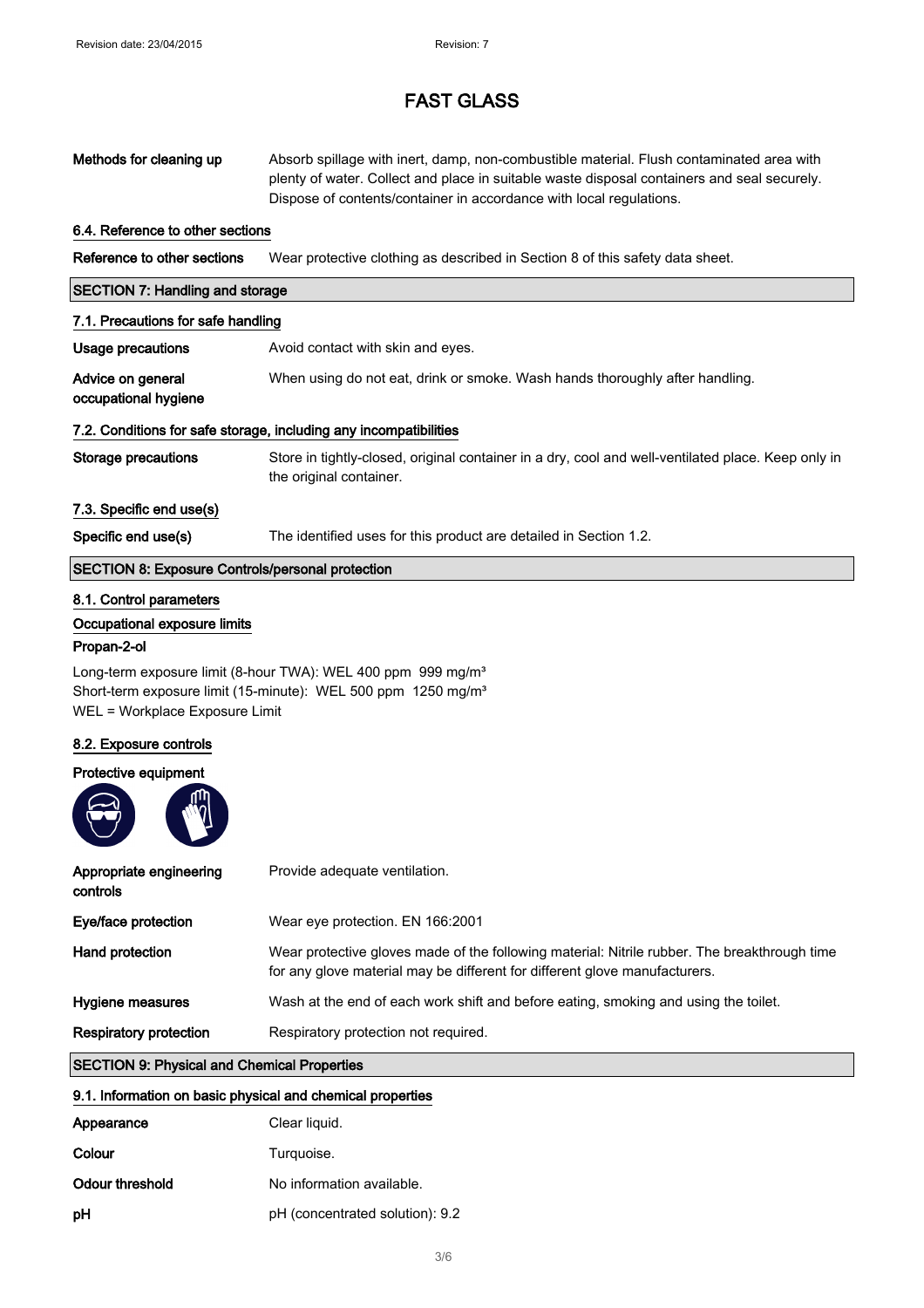| <b>Melting point</b>                            | No information available.                                                                                   |
|-------------------------------------------------|-------------------------------------------------------------------------------------------------------------|
| Initial boiling point and range                 | 100°C @                                                                                                     |
| Flash point                                     | Not applicable.                                                                                             |
| <b>Evaporation rate</b>                         | No information available.                                                                                   |
| <b>Evaporation factor</b>                       | No information available.                                                                                   |
| Upper/lower flammability or<br>explosive limits | No information available.                                                                                   |
| Vapour pressure                                 | No information available.                                                                                   |
| Vapour density                                  | No information available.                                                                                   |
| <b>Relative density</b>                         | $~1$ 0.995                                                                                                  |
| <b>Bulk density</b>                             | No information available.                                                                                   |
| Solubility(ies)                                 | Completely soluble in water.                                                                                |
| <b>Partition coefficient</b>                    | No information available.                                                                                   |
| Auto-ignition temperature                       | No information available.                                                                                   |
| <b>Decomposition Temperature</b>                | No information available.                                                                                   |
| <b>Explosive properties</b>                     | No information available.                                                                                   |
| 9.2. Other information                          |                                                                                                             |
| <b>SECTION 10: Stability and reactivity</b>     |                                                                                                             |
| 10.1. Reactivity                                |                                                                                                             |
| <b>Reactivity</b>                               | There are no known reactivity hazards associated with this product.                                         |
| 10.2. Chemical stability                        |                                                                                                             |
| <b>Stability</b>                                | Stable at normal ambient temperatures and when used as recommended.                                         |
| 10.3. Possibility of hazardous reactions        |                                                                                                             |
| Possibility of hazardous<br>reactions           | No potentially hazardous reactions known.                                                                   |
| 10.4. Conditions to avoid                       |                                                                                                             |
| <b>Conditions to avoid</b>                      | No specific requirements are anticipated under normal conditions of use.                                    |
| 10.5. Incompatible materials                    |                                                                                                             |
| Materials to avoid                              | Avoid contact with the following materials: Strong acids. Strong alkalis.                                   |
| 10.6. Hazardous decomposition products          |                                                                                                             |
| Hazardous decomposition<br>products             | Not known.                                                                                                  |
| <b>SECTION 11: Toxicological information</b>    |                                                                                                             |
| 11.1. Information on toxicological effects      |                                                                                                             |
| <b>General information</b>                      | This product has low toxicity. Only large quantities are likely to have adverse effects on<br>human health. |
| <b>SECTION 12: Ecological Information</b>       |                                                                                                             |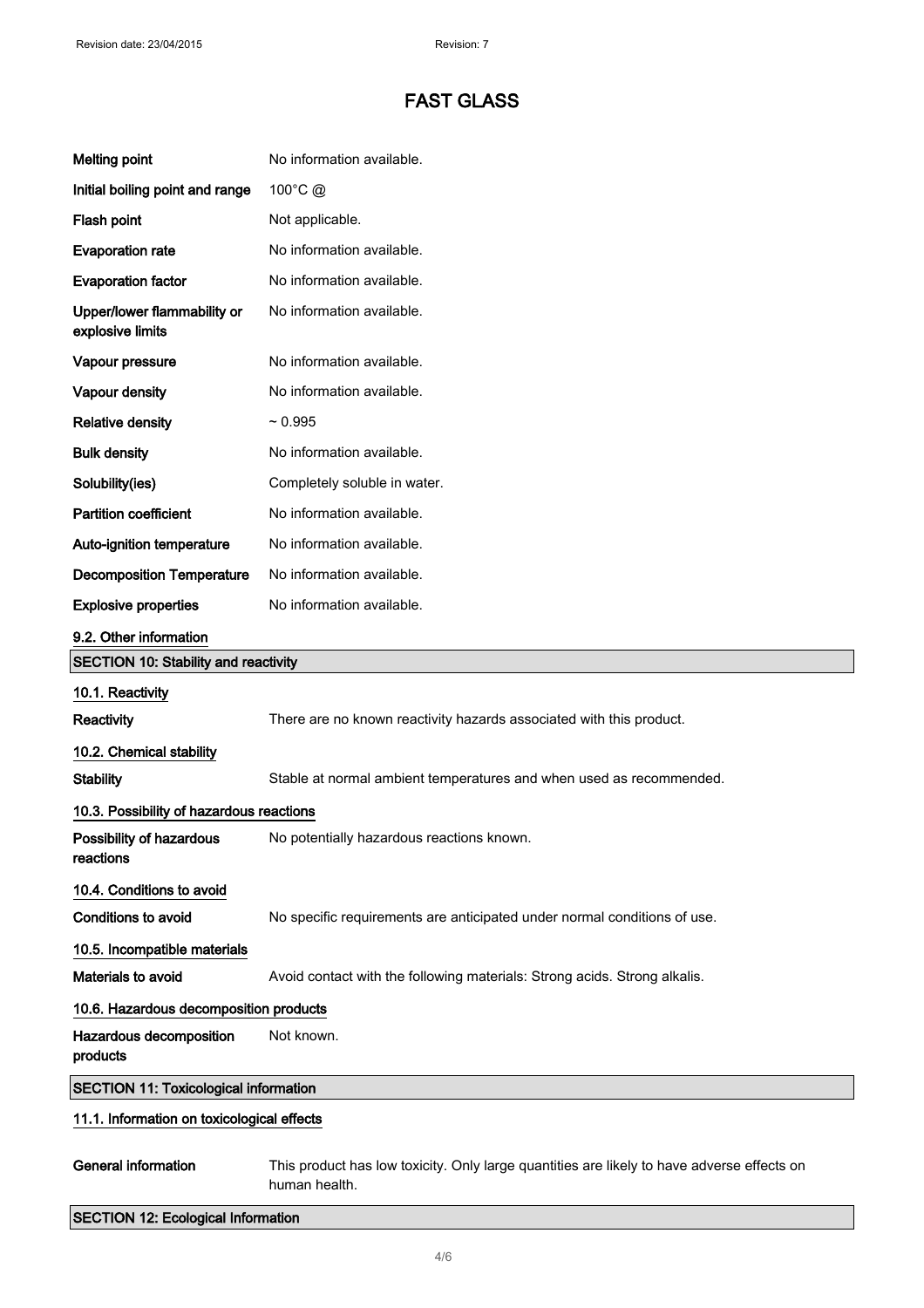| Ecotoxicity                                                                                    | The product is not expected to be hazardous to the environment.                                                       |
|------------------------------------------------------------------------------------------------|-----------------------------------------------------------------------------------------------------------------------|
| 12.1. Toxicity                                                                                 |                                                                                                                       |
| 12.2. Persistence and degradability                                                            |                                                                                                                       |
| 12.3. Bioaccumulative potential                                                                |                                                                                                                       |
| <b>Bioaccumulative potential</b>                                                               | Not determined.                                                                                                       |
| <b>Partition coefficient</b>                                                                   | No information available.                                                                                             |
| 12.4. Mobility in soil                                                                         |                                                                                                                       |
| 12.5. Results of PBT and vPvB assessment                                                       |                                                                                                                       |
| <b>Results of PBT and vPvB</b><br>assessment                                                   | This product does not contain any substances classified as PBT or vPvB.                                               |
| 12.6. Other adverse effects                                                                    |                                                                                                                       |
| <b>SECTION 13: Disposal considerations</b>                                                     |                                                                                                                       |
| 13.1. Waste treatment methods                                                                  |                                                                                                                       |
| <b>General information</b>                                                                     | Dispose of waste product or used containers in accordance with local regulations                                      |
| <b>Disposal methods</b>                                                                        | Dispose of contents/container in accordance with local regulations.                                                   |
| <b>SECTION 14: Transport information</b>                                                       |                                                                                                                       |
| General                                                                                        | The product is not covered by international regulations on the transport of dangerous goods<br>(IMDG, IATA, ADR/RID). |
| 14.1. UN number                                                                                |                                                                                                                       |
| Not applicable.                                                                                |                                                                                                                       |
| 14.2. UN proper shipping name                                                                  |                                                                                                                       |
| Not applicable.                                                                                |                                                                                                                       |
| 14.3. Transport hazard class(es)                                                               |                                                                                                                       |
| No transport warning sign required.                                                            |                                                                                                                       |
| 14.4. Packing group                                                                            |                                                                                                                       |
| Not applicable.                                                                                |                                                                                                                       |
| 14.5. Environmental hazards                                                                    |                                                                                                                       |
| Environmentally hazardous substance/marine pollutant<br>No.                                    |                                                                                                                       |
| 14.6. Special precautions for user                                                             |                                                                                                                       |
| Not applicable.                                                                                |                                                                                                                       |
|                                                                                                | 14.7. Transport in bulk according to Annex II of MARPOL and the IBC Code                                              |
| Transport in bulk according to Not applicable.<br>Annex II of MARPOL 73/78<br>and the IBC Code |                                                                                                                       |
| <b>SECTION 15: Regulatory information</b>                                                      |                                                                                                                       |
|                                                                                                | 15.1. Safety, health and environmental regulations/legislation specific for the substance or mixture                  |
|                                                                                                |                                                                                                                       |